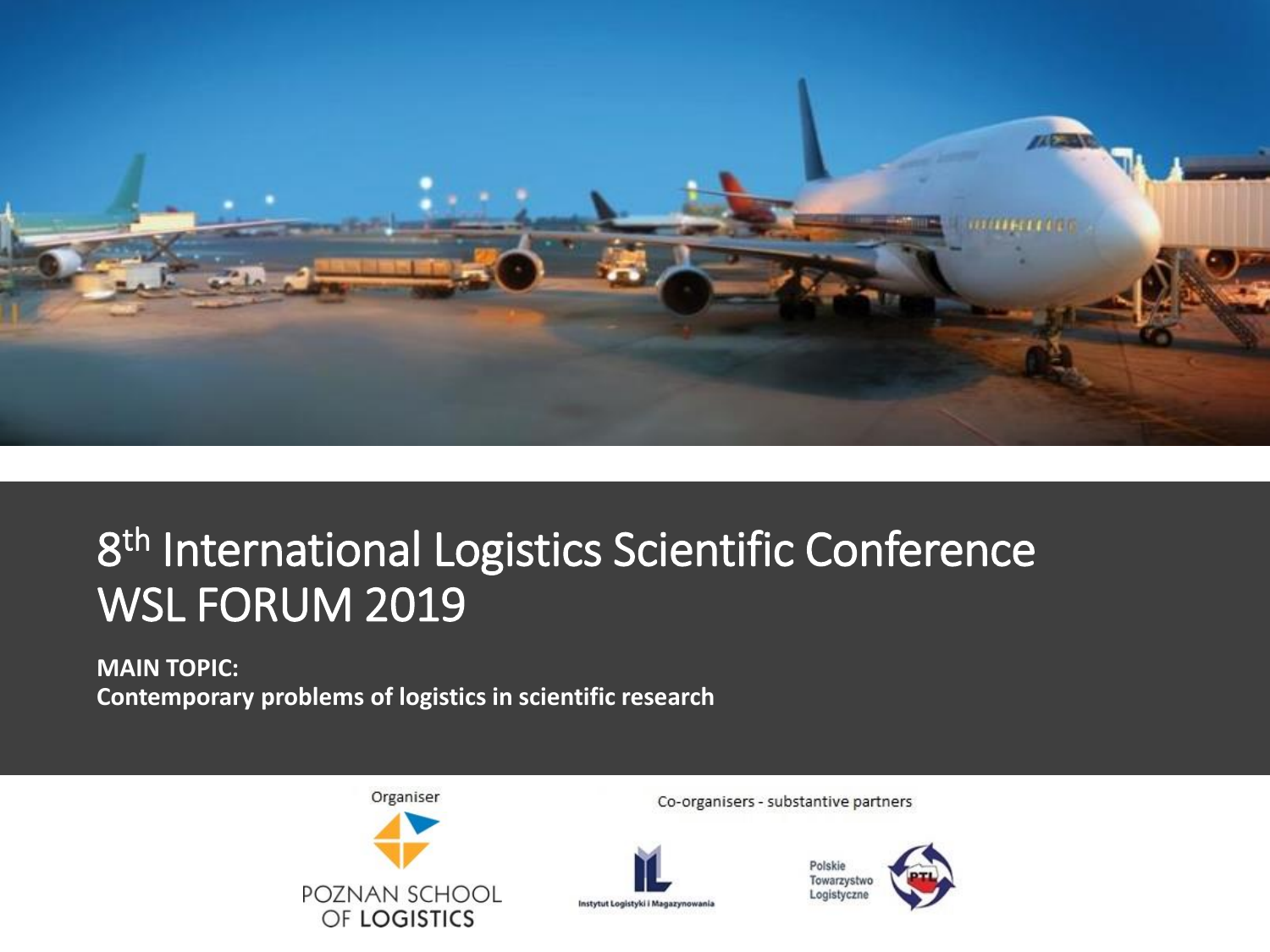

## Date: 18th-19th of November 2019 (Monday-Tuesday)

Place: Poznan School of Logistics Estkowskiego 6 Poznan (Poland)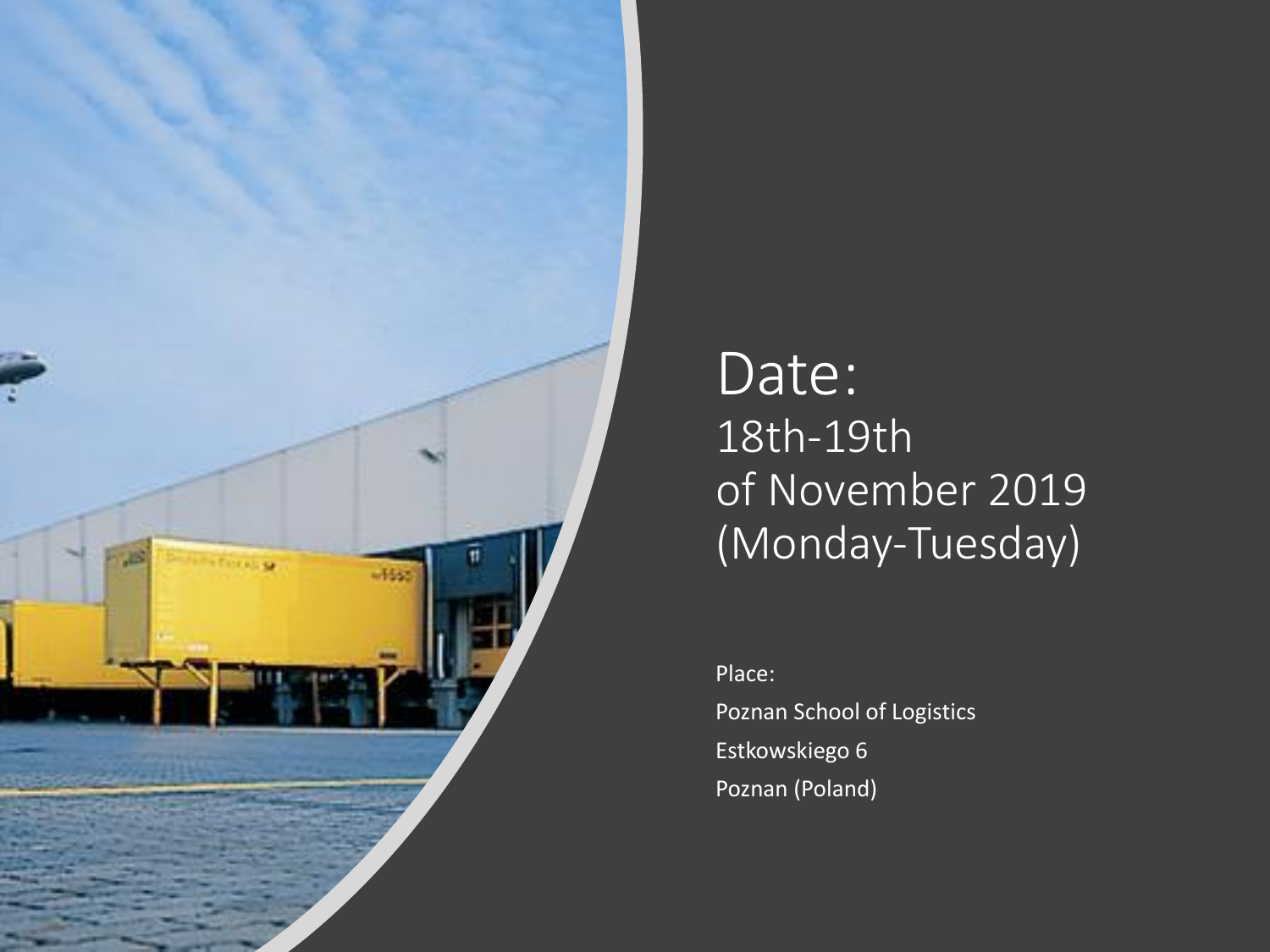### SCIENTIFIC BOARD THE ORGANIZING

## **COMMITTEE**

#### **President**

**prof. Andrzej Korzeniowski, dr h.c.**

#### **Vice-President**

 $\blacksquare$ **prof. Piotr Cyplik**

#### **Members**

- $\blacksquare$ **prof. Marianna Jacyna (Poland)**
- **prof. Josip Mesarić (Croatia)**  $\overline{\phantom{a}}$
- **prof. Tomasz Nowakowski (Poland)**  $\blacksquare$
- ٠ **prof. Maciej Urbaniak (Poland)**
- **prof. Waldemar Uchman (Poland)**  $\mathcal{L}_{\mathcal{A}}$
- $\mathcal{L}_{\mathcal{A}}$ **prof. Jarosław Witkowski (Poland)**
- $\overline{\phantom{a}}$ **prof. Halina Brdulak (Poland)**
- $\blacksquare$ **prof. Davor Dujak (Croatia)**
- $\blacksquare$ **prof. Mariusz Jedliński (Poland)**
- **prof. Arkadiusz Kawa (Poland)**  $\mathcal{L}_{\mathcal{A}}$
- **prof. Danuta Kisperska-Moroń (Poland)**  $\blacksquare$
- **prof. Maja Fošner (Slovenia)** m.
- **prof. Rebeka Kovacic Lukman (Slovenia)**  $\blacksquare$
- **prof. Kornélia Lazányi (Hungary)**  $\blacksquare$
- $\mathcal{L}_{\mathcal{A}}$ **prof. Jan Vlachý (Czech Republic)**
- **prof. Norbert Wagener (Germany)**  $\blacksquare$
- **prof. Magdalena Wyrwicka (Poland)**  $\mathcal{L}_{\mathcal{A}}$
- **prof. Paolo Bisogni (Italy)**  $\blacksquare$
- **dr Dagmar Čámská (Czech Republic)** ٠
- **dr Sonja Mlaker Kac (Slovenia)** ٠
- **dr Szymon Strojny (Poland)**
- **dr Péter János Varga (Hungary)**

#### **President**

**PhD. Eng. Michał Adamczak**

#### **Secretary**

**PhD. Łukasz Brzeziński**

#### **Members**

- $\blacksquare$ **PhD. Eng. Adam Koliński**
- **PhD. Mateusz Wiliński** ٠
- $\blacksquare$ **MSc eng. Adrianna Toboła**
- **MSc Magdalena Kopeć** ×
- **MSc Kamila Janiszewska** ٠
- **MSc Jakub Gajdziński** Ē,
- n. **Tomasz Dolata**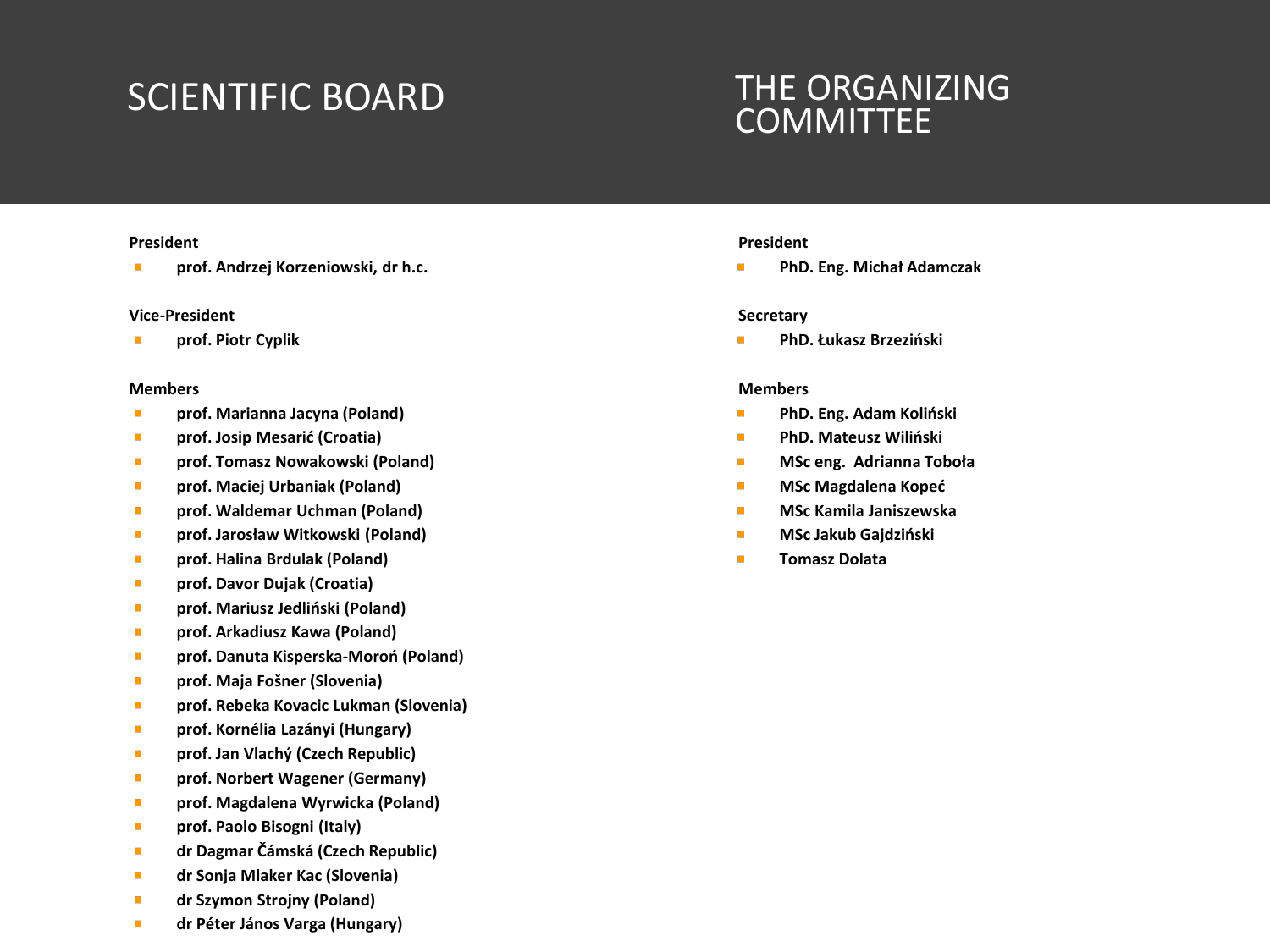## MAIN TOPICS

- Digital supply chains
- Digitalization of logistic processes
- Transport and forwarding
- Supply and distribution logistics
- Production logistics
- Logistics infrastructure
- Costs and controlling in logistics
- Packaging in logistic systems
- Security of logistic processes
- Logistics education

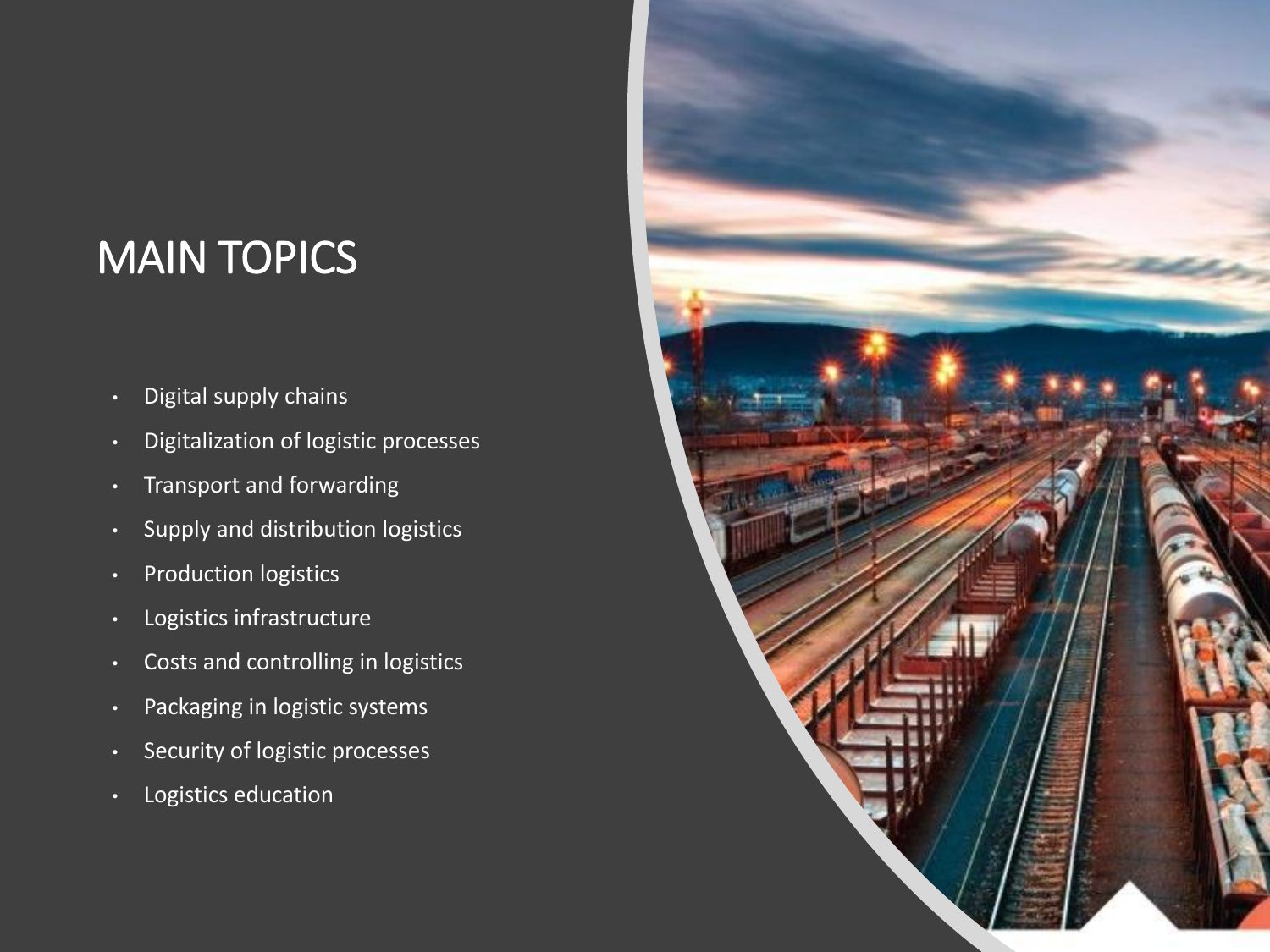| <b>FORM OF PARTICIPATION</b>                        | <b>FEE</b>            |
|-----------------------------------------------------|-----------------------|
| Participation in the conference with a paper        | 250 EUR including VAT |
| Participation in the conference without a paper     | 150 EUR including VAT |
| <b>Students, members of student science circles</b> | 150 EUR including VAT |

**The author may publish only one text per one conference fee as the first author.**

# CONFERENCE FEES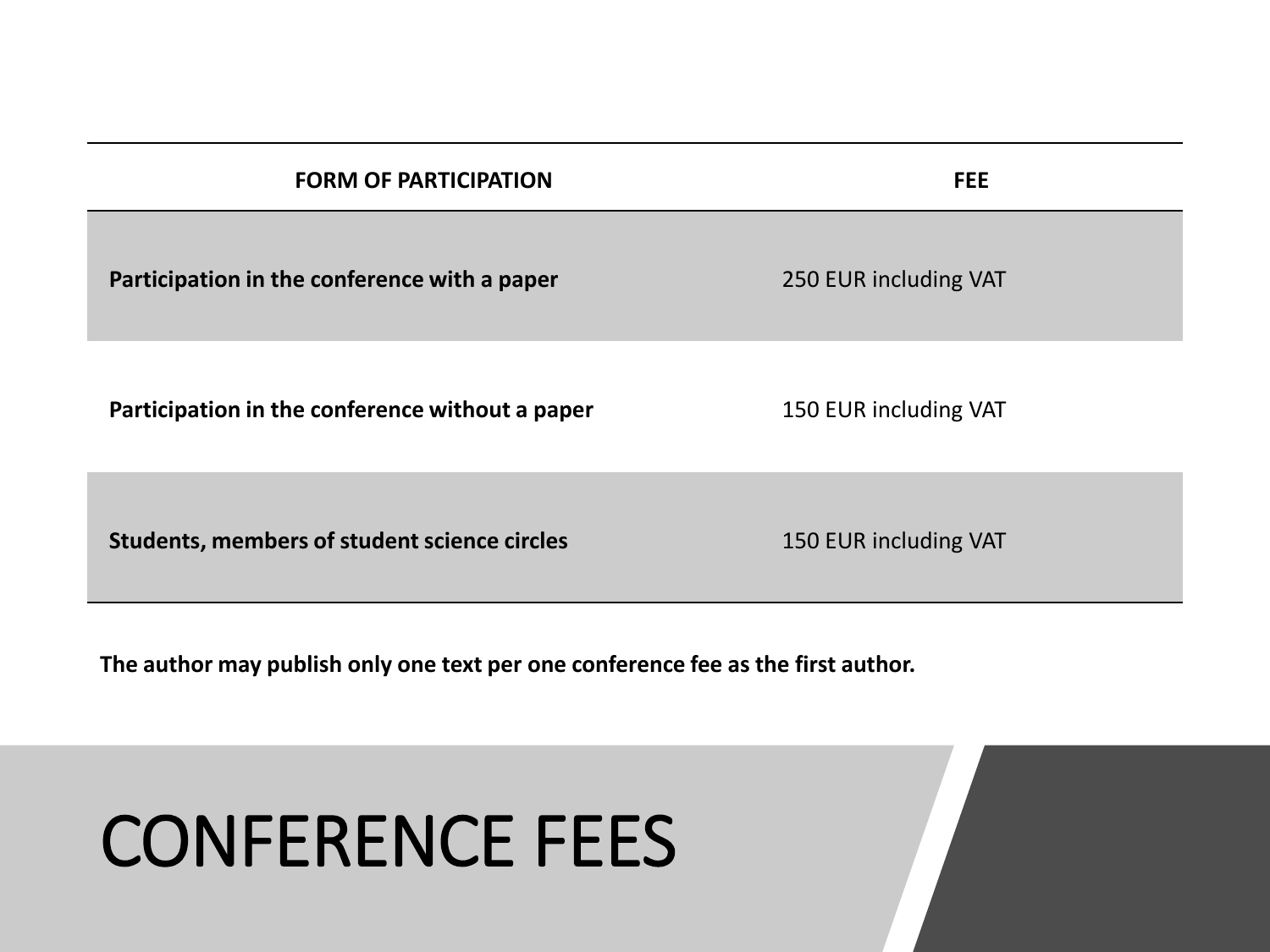

### ADDITIONAL INFORMATION

All submitted papers will be reviewed by two reviewers. Accepted texts will be published in:

• post-conference monograph published by the Instytut Naukowo – Wydawniczy Spatium Sp. z o.o. [Scientific and Publishing Institute Spatium Ltd.].

Chosen papers will be published in:

- **LogForum** journal indexed, among others, in databases: Scopus and Web of Science,
- **Engineering Management in Production and Services** - journal indexed in Scopus database.





- The abstracts and the papers should be submitted in English.
- It is possible to present papers in Polish or English.
- For more detailed information on the conference, conditions of publication and editorial requirements for authors, an application form for abstracts of articles, full texts and a registration form for the conference, please visit the website:

**www.wsl.com.pl/wsl-forum**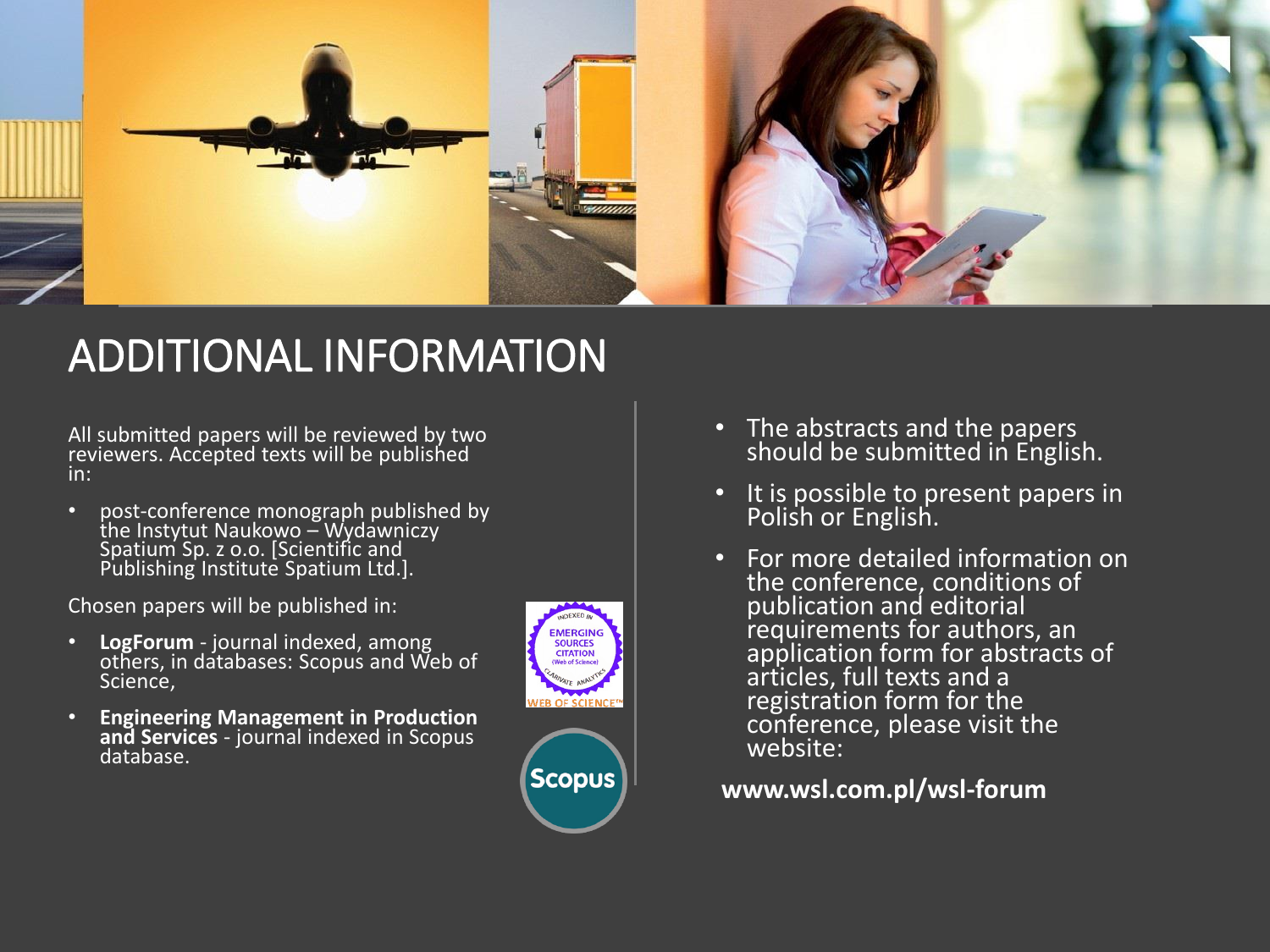| 30.06.2019    | Paper registration and abstract submission                                          |
|---------------|-------------------------------------------------------------------------------------|
| 12.07.2019    | Notification of abstract acceptance                                                 |
| 27.09.2019    | Full paper submission                                                               |
| 14.10.2019    | Notification of full papers acceptance                                              |
| 31.10.2019    | Submission of revised full papers<br>Registration and payment of the conference fee |
| 18-19.11.2019 | WSL FORUM 2019 conference                                                           |

# IMPORTANT DATES